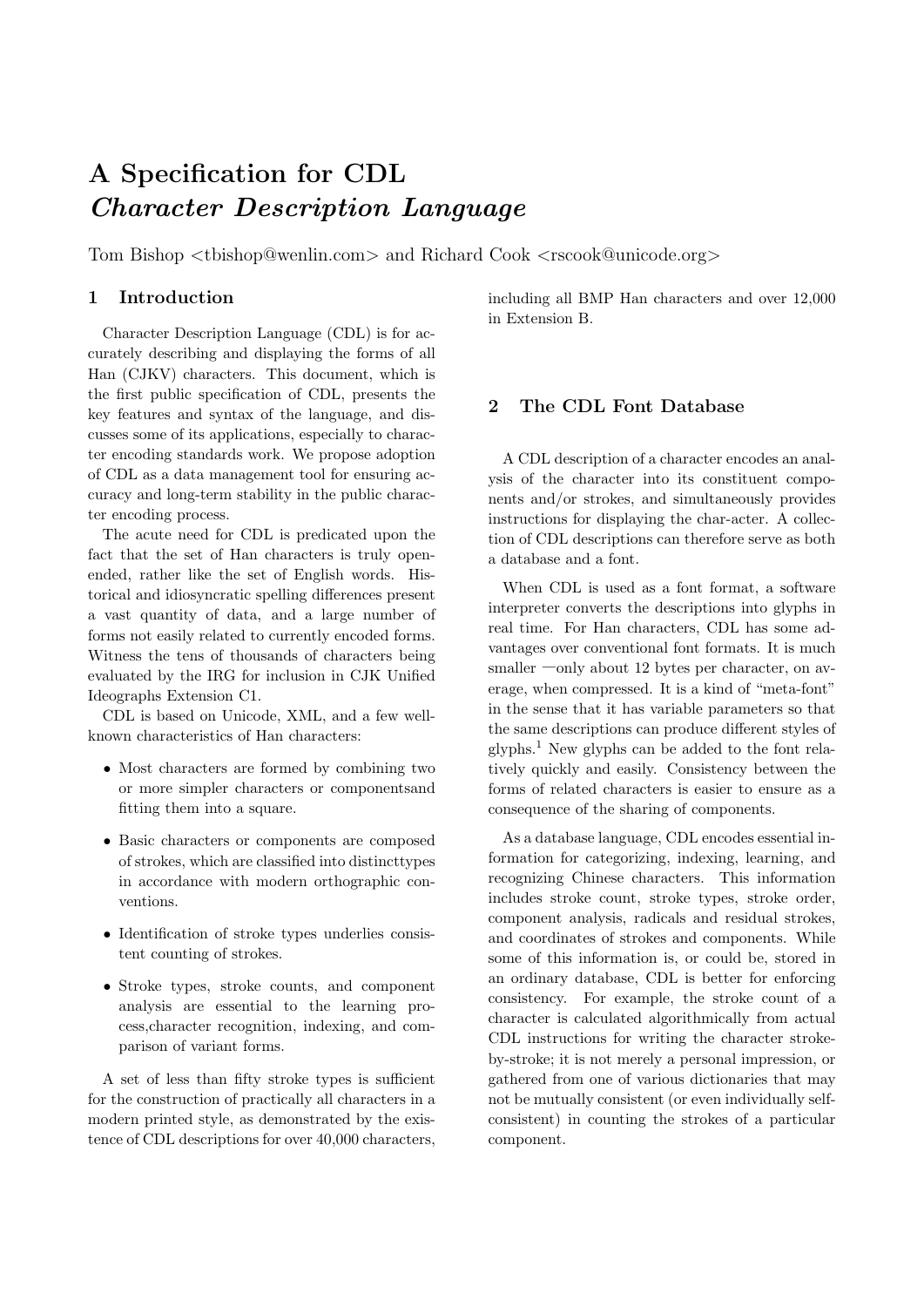### **3 Examples**

Here is a description for 行, as a combination of the components  $\hat{f}$  and :

```
<cdl char="行">
     <comp char="彳"
           points="0,0 40,128" />
     <comp char=" "
           points="60,12 128,128" />
</cdl>
```
Positions are given as points with two-dimensional coordinates. The square enclosing the entire character has  $(x, y)$  coordinates ranging from  $(0, 0)$  for the top left corner, to (128, 128) for the bottom right corner.<sup>2</sup> The numbers after  $\hat{\tau}$  describe its bounding rectangle on the left side of  $\overline{f}$ :  $(0, 0)$  is its top left corner, and  $(40, 128)$  is its bottom right corner.<sup>3</sup> Similarly, a rectangle is given for on the right side of 行.

In order for the above CDL description to be carried out as a set of instructions (e.g., for displaying the character or counting its strokes), it is necessary for the interpreter to refer to the separate descriptions of the components,  $\hat{f}$  and , as sequences of particular stroketypes with specific coordinates. Here is a description<sup>4</sup> for  $\hat{7}$ :

```
<cdl char="彳">
     <stroke type="p"
             points="107,0 10,46" />
     <stroke type="p"
             points="128,38 0,83" />
     <stroke type="s"
             points="86,70 86,128" />
</cdl>
```
There are three strokes in  $\hat{f}$ . The first two (from top to bottom) are both type 'p', which stands for 撇 *pi*ĕ, a curved stroke falling to the left. The third stroke is type 's', which stands for  $\mathcal{L}$  *shù*, a vertical falling stroke. For each of these simple stroke types, only two points areneeded. For example, the first stroke starts at  $(107, 0)$  and ends at  $(10, 46)$ .

Some descriptions combine components and strokes. Here, the character  $\overline{X}$  is described as a combination of the component  $\pm$  (which itself is a character, and should have its own description), and a stroke of type 'd'  $(\mathbb{A} \text{ } di\check{a}n, \text{ dot})$ :

```
<cdl char="太">
     <comp char="大"
           points="0,0 128,128" />
     <stroke type="d"
             points="45,104 66,128" />
</cdl>
```
#### **4 Language Details**

CDL is an XML application, which means that it conforms to a widely-used standard syntax (usage of angle brackets  $\langle \rangle$ , et cetera). We have already introduced most of the elements of the language: each description is contained in a cdl element, which can contain any number of comp (component) and/or stroke elements. There is another element, cdl-list, for enclosing a list (or file, font, or database) of descriptions. The only CDL elements currently defined are these four: cdl-list, cdl, comp, and stroke.

Both the cdl and comp elements have char (character) attributes. The value of the char attribute is simply a character: typically a Han character, which might be encoded with UTF-8 or any other XML-supported encoding. Any character can, in principle, be used as a com-ponent.<sup>5</sup>

The stroke element has a type attribute, whose value is one of less than fifty names of stroke types that are defined for CDL. This article has already introduced 'p' for 撇 *piˇe* and a few others. One of the most complex stroke types is 'hzzzg', which stands for 横 折 折 折 钩 *héng-zhé-zhé-zhé-gōu*, and is exemplified by the character  $\mathcal{D}$ . It has six reference points, including four points of inflection between the starting and ending points. The essential features of each stroke type are: its name; the number of reference points it uses; and the directions and curvatures between the reference points. The complete set of CDL stroke types is docu-mented in another article.<sup>6</sup>*,*<sup>7</sup>

There is a form of recursion implied by CDL. For example, a description of 龍 may refer (with a comp tag) to a description of  $\overrightarrow{\mathcal{L}}$ , which in turn may refer (with another comp tag) to a description of  $\rightarrow$ , which describes two individual strokes. A CDL interpreter will therefore typically process components within components within components, using recursive algorithms (and scaling coordinates according to bounding rectangles). Recursion stops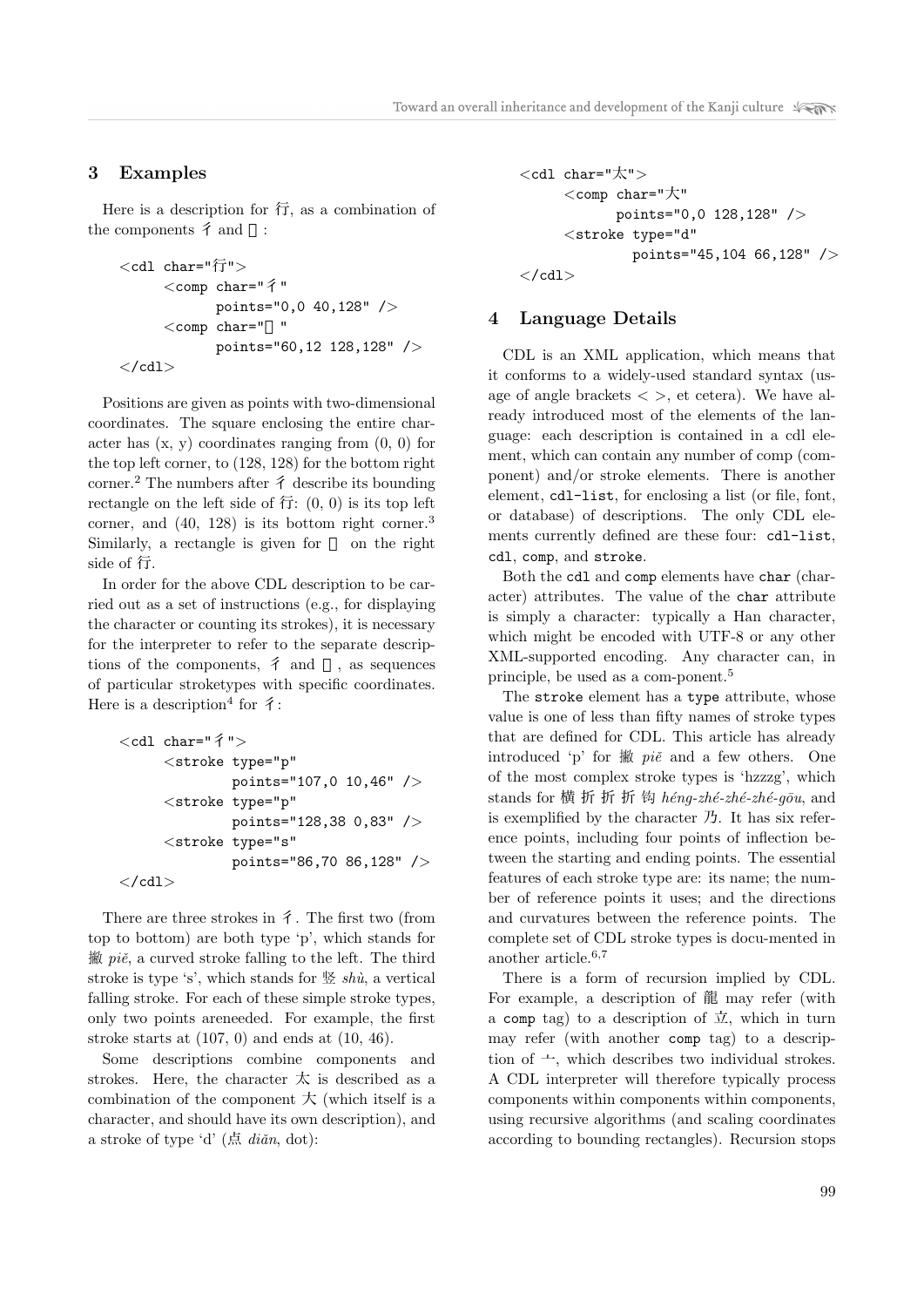when stroke elements are reached.<sup>8</sup>

Any CDL description that uses comp elements can be transformed automatically into a description that uses only stroke elements. For example, 行 is described as a sequence of two components  $\hat{f}$  and each of which is in turn described as a sequence of three strokes. Alternatively, 行 could be described directly as a sequence of six strokes. A straightforward recursive algorithm can transform the component description into the "strokes-only" description. The reverse transformation might be more difficult. Component descriptions are more generally useful as well as more concise.<sup>9</sup>

## **5 Extending the Precision and Scope of Character Sets**

Compared with even the largest standard character set, CDL provides more precision: the ability to distinguish between unified variants. It also provides wider scope: a potentially infinite number of Han characters.

CDL can describe and display particular variants of characters that are "unified" (treated as equivalent) in standard character sets. For example, in Unicode the forms 者 (eight strokes) and (nine strokes) are both U+8005, but can be made distinct using  $CDL<sup>10</sup>$ 

CDL can also be used for describing and displaying characters that are not in any standard character set. Some such characters might simply not have been encoded yet; some might be new; some might have extremely limited and special usages, and therefore might not even be suitable for inclusion in a standard character set.

The CDL instructions for displaying a character can be composed whenever the need arises (preferably using a graphical user interface), and included directly in a document using XML syntax. Of course, the program displaying the text needs to have the capability of interpreting the language, possibly by means of a "plug-in" or "helper" application; people reading the text simply see the resulting image of the character, not the CDL tags.

## **6 Managing Data for Character Set Standardization**

By simultaneously producing both a (meta-)font and a database, CDL can enable standards organizations to publish representative glyphs and stroke counts (etc.), that are consistent with each other. Furthermore, the language can facilitate systematic treatment of the complex and difficult problems of unification and variation. Currently, such systematic treatment is held back by the absence of an intermediate representation of character forms, between abstract "char-acters" and concrete "images" (or particular written/printed instances) of characters. Each Unicode codepoint represents an abstract character, which corresponds to a potentially infinite number of graphic images. Graphic images are useful as examples of characters, but it is practically impossible, in general, for an algorithm to determine the stroke count of an image, or to measure the degree of similarity between two images according to the principles of Han unification. Consequently, with over 70,000 Han characters already encoded, it has become difficult to determine whether a given glyph corresponds to any of the characters that have already been encoded. Really there are two difficulties: first, to find all the likely candidates for codepoints that might correspond to the glyph in question; second, to decide for each of those codepoints whether the glyph belongs to that codepoint's implicit equivalence class according to the unification principles.

CDL can help resolve both of the difficulties just mentioned. A CDL database could be built for all encoded Han characters. Each character could potentially have multiple CDL descriptions, corresponding to variants<sup>11</sup> that have been unified. Then, when confronted with a glyph, if one were uncertain whether it was already encoded, one could construct a CDL description for it, and run a program to compare that description with those already in the database, to find the closest matches. (Several comparison algorithms could be applied for the same character, some based on strokes, some based on components.) Of course, a perfect match would be unlikely, but trivial differences in coordinates or stroke order would easily be rec-ognized as falling within the scope of unification. Less trivial differences would still require judgment by experts, but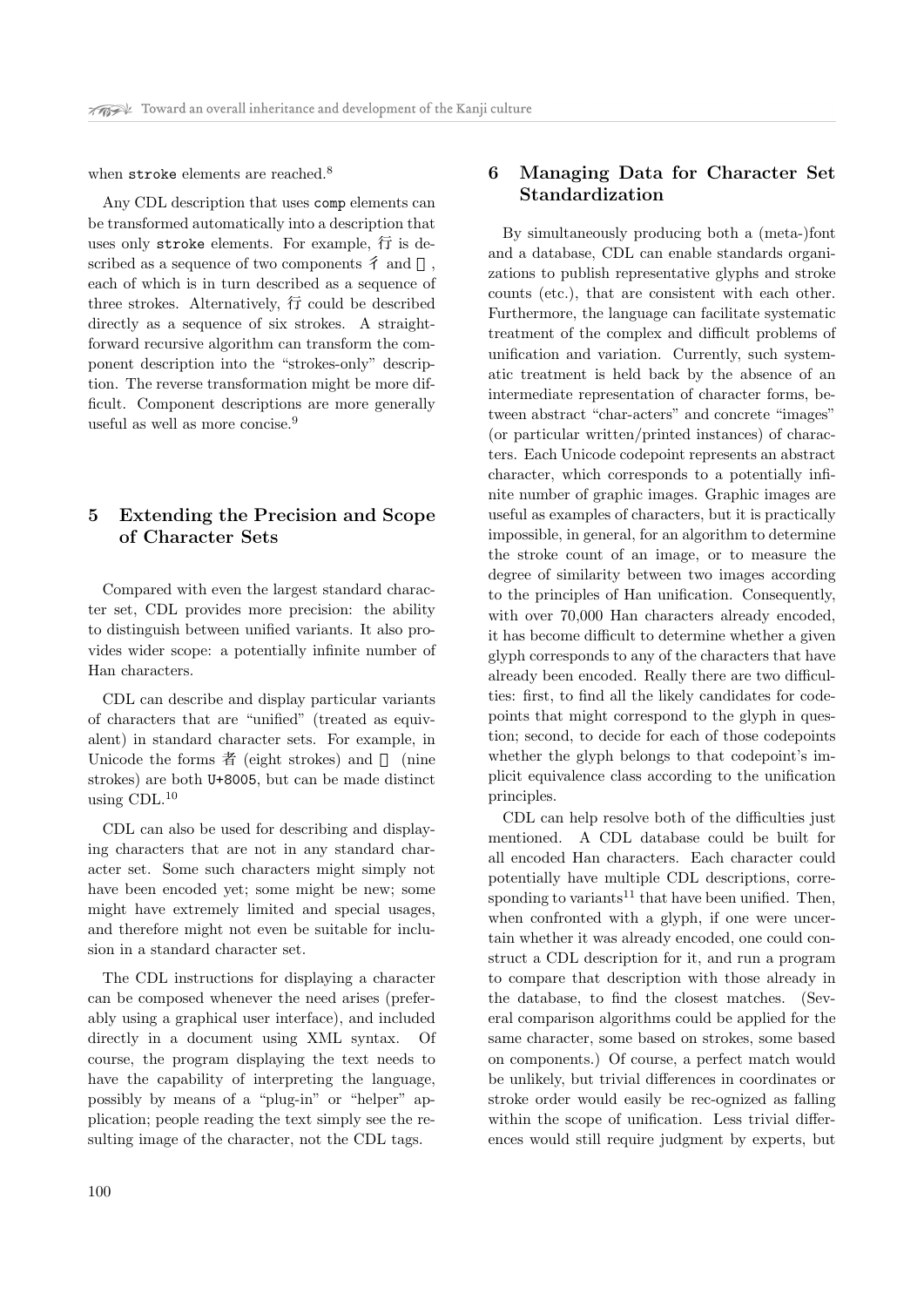CDL would make it far easier for the experts to apply the unification rules consistently. For example, all the characters containing a given component could be examined to discover any precedent for unifying two variants of that component. If the decision were made to unify the new glyph with an already encoded character, in spite of some difference, then the CDL for the new glyph could be added to the database as a variant, thus providing a precedent, making the unification rules more explicit, and facilitating future usage of the database.<sup>12</sup>*,*<sup>13</sup>

## **7 Origin and Current Status**

CDL was originally designed and implemented (in the C programming language) by one of the authors, and is an integral part of *Wenlin Software for Learning Chinese*, published by Wenlin Institute, Inc. Its original application was Wenlin's *Stroking Box*, which illustrates for learners how to write a character stroke-by-stroke in slow motion. It turned out to be fast enough for use as a general-purpose scalable font. It also provides stroke-count and stroketype information, and is even applied to handwriting recognition. However, the CDL language itself is hidden from the user, and only the resulting stroked characters are visible. Wenlin actually uses a compressed binary format, which is equivalent to the XML format, but very compact and fast for machine processing. Wenlin's CDL was used to create printed radical and stroke-order indexes for 9,638 characters in the *ABC Chinese-English Comprehensive Dictionary*, published in 2003 by University of Hawaii Press (ISBN 0-8248-2766-X).

Currently (October 2003) over 40,000 characters have CDL descriptions, including all the Han characters in Unicode 3.0 (with Extension A) and many more that are in Unicode 4.0 (Extension B). These descriptions were made by the authors.

#### **8 Conclusion**

Experience has shown CDL to be a useful language for systematic treatment of Han characters. While it undoubtedly still has room for improvement, the authors have become convinced (with the encouragement of several members of the Unicode Technical Committee) that it should be made public

for the benefit of the international community, especially standards organizations. Comments, questions, and suggestions are welcome.

## **9 References**

The latest revision of this article, and other information about CDL (including the list of stroke types and a  $DTD^{14}$ , may be found at  $http://www.$ wenlin.com/cdl.

The Unicode Consortium website is http://www. unicode.org. The International Standards Organization (ISO) website is http://www.iso.org. The Ideographic Rapporteur Group (IRG) website is http://www.cse.cuhk.edu.hk/*∼*irg.

XML (Extensible Mark-up Language) is described at http://www.xml.org and http://www.w3.org/ XML.

## **10 Notes**

- 1. The concept of a "meta-font" originated with the METAFONT language (documented in The METAFONTbook by Donald Knuth, 1986, ISBN 0-201-13445-4). Although CDL is not closely related to METAFONT, there is a procedure for converting CDL into METAFONT, but currently only at a low-level in which the glyph outline is exactly specified. A similar procedure exists for converting CDL into the PostScript language (PostScript is a trademark of Adobe; see http://www.adobe.com).
- 2. All coordinates are decimal integers in the range 0 through 128. CDL could easily be extended to allow floating-point numbers and/or different ranges of coordinates. However, the use of small integers and a power of two like 128 leads to compact storage and fast rendering even on slow machines, and has been found to give plenty of precision. More sophisticated versions of the language should allow symbolic variable names, and even algebraic expressions, to stand for coordinates. It should be possible to convert automatically from such "higher level" versions of CDL into the basic "low-level" version of CDL that uses only numerical coordinates. For some purposes, it is likely to be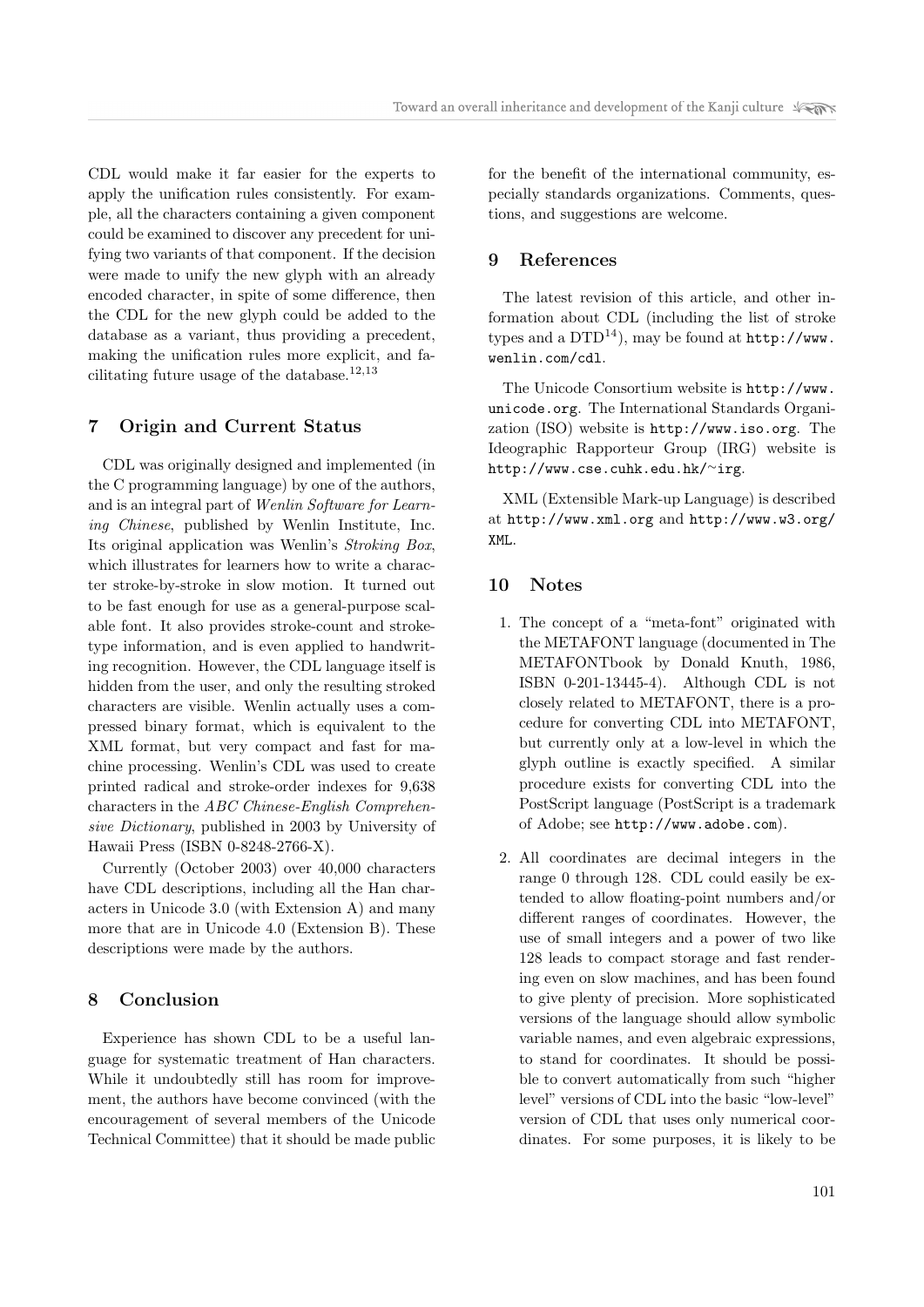convenient to describe component and stroke positions with less precision, with rough indications such as top, left, top-left, middle, etc.; there should be utilities to support conversion back and forth between such rough indications and precise coordinates.

- 3. A clarification is needed regarding coordinates and bounding rectangles. In general, the reference points for a stroke are inside the stroke, roughly at the center of the tip of an imaginary brush. For a thick stroke, the fat tip of the brush may extend the radius of "ink" a considerable distance in all directions from the reference point. The precise flow of ink depends on the particular font style, and the same CDL description could be displayed differently by different interpreters (or by the same interpreter, given a different set of preferences). What we mean by the bounding rectangle of a component is based only on the reference points; "extra ink" might extend about half the thickness of a stroke in any direction beyond that rectangle.
- 4. The description for  $\hat{f}$  has been simplified slightly to make it easier to understand. A better description might use the optional points attribute of the cdl tag. Rather than simply *<*cdl char="彳"*>*, the opening tag might be *<*cdl char="彳" points="24,0 104,128"*>*. This means that when is displayed by itself, it does not take up the entire square, but instead has some space on both sides, making it relatively tall and narrow. When  $\hat{f}$  (or any character) is used as a component, however, this points attribute is ignored, since the comp tag has its own points attribute. The stroke points should always make a component touch all four edges of its grid, so that its bounding rectangle is 0,0 128,128 before any scaling is applied. The points attribute is even more important for  $\Box$  ("mouth"), which has a large amount of space on all four sides; characters like 因 look best with a smaller amount of space on all four sides. In general, any character with a stroke running along an outside edge tends to look better (especially in juxtaposition with other characters) with some space on that edge; so, 相 might have points="0,0 124,128".
- 5. Instead of, or in addition to, the char attribute, CDL supports a uni attribute, whose value is a hexadecimal Unicode scalar value (USV). For example, uni="592A" has the same meaning as char="太". Simultaneous use of char and uni attributes is redundant but sometimes convenient. If both are used, they should be consistent. An optional variant attribute can be used in addition to either char or uni, to associate identification strings for distinguishing multiple descriptions for the same USV.
- 6. There is a widely-used system, commonly known as the 札 *zh´a* system, which puts all strokes into only five stroke categories:  $\rightarrow$  *héng*, *shù*,  $\int$  *piě*,  $\sim$  *diǎn*, and  $\sim$  *zhé*. Each of the less than fifty CDL stroke types belongs to one of the five 札 *zh´a* stroke categories. Thus, 札 *zh´a* classification can easily be obtained from a CDL description.
- 7. There are head and tail attributes for stroke elements, which describe minor changes to beginning and end points of strokes, respectively. Such changes are important for some typeface styles, especially where strokes join; however, they can be ignored for some simple styles, and for many applications of CDL. They are documented in another article, along with the list of stroke types.
- 8. A more explicit form of recursion could be supported, with one cdl tag allowed to occur inside of another, acting as an anonymous component. This would be one solution to the problem of unencoded components. Another solution is to assign private-use codes to unencoded components, give them separate descriptions in the same database, and use comp tags. The latter solution has the advantage that the same component can be used in more than one character without duplicating its description. Ideally, however, there should be standard (not privateuse) codes for many components that are useful in CDL.
- 9. There are a few more optional attributes (such as a radical attribute for specifying which strokes in a character are considered to be its radical), which are beyond the scope of this article.